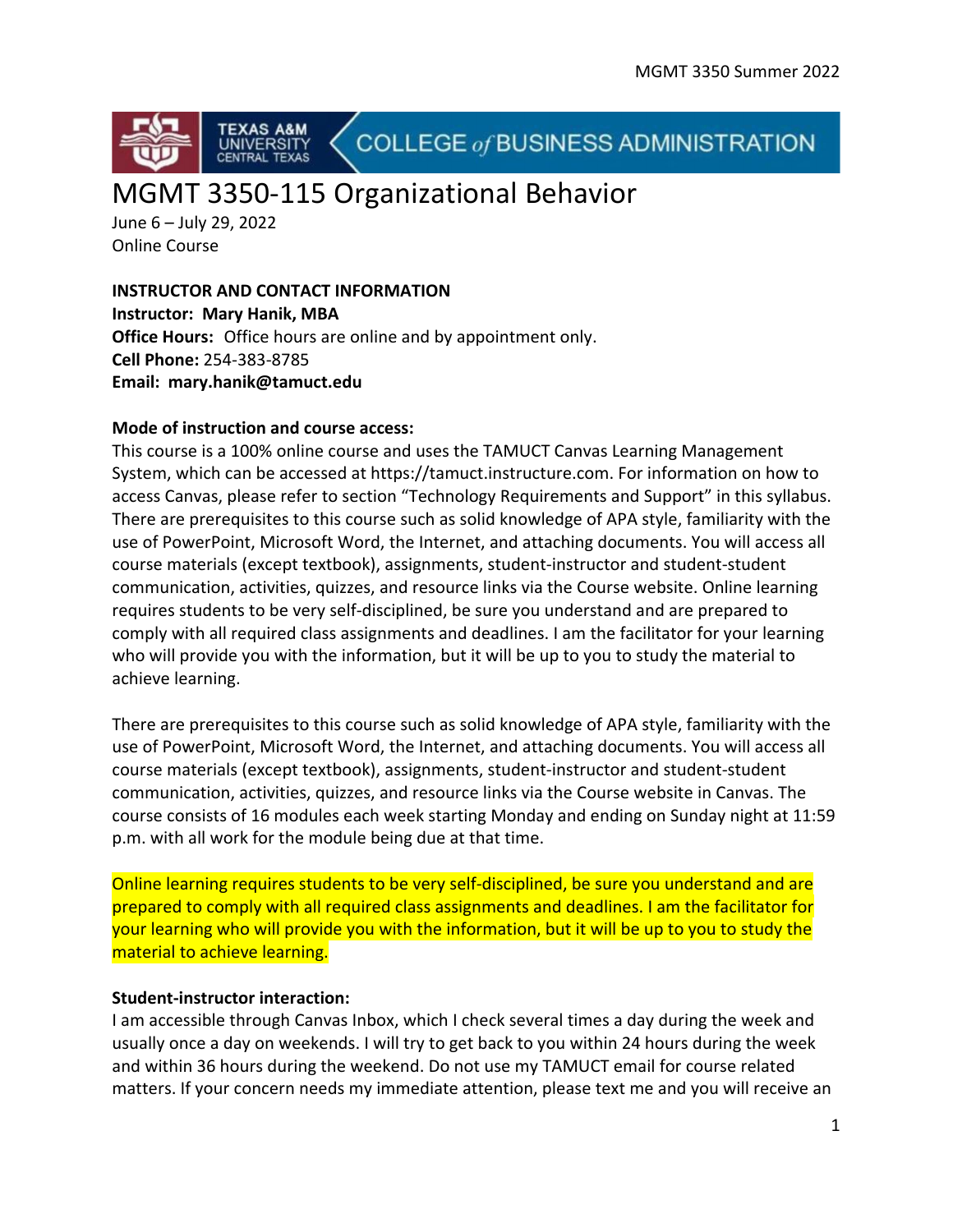immediate reply.

Please provide in the subject line of each Canvas Inbox message the course information "MGMT 3350-120" so that I can identify your class. If you text me on my cell phone, please mention the same information in your text along with your name.

Please practice good communication skills. Remember that Canvas communication and Canvas Inbox are communication in proper format. We will practice formal business communication emails so that you will develop good habits. Start out every Canvas message and discussion post with the name of the person you are addressing and close with your name. Utilize spelling and grammar check to help you write better.

# **The Operation of the Online Course and Being an Online Student**

Online learning requires students to be very self-disciplined, be sure you understand and are prepared to comply with all required class assignments and deadlines. For this course, the weekly tasks and assignments are posted in each week's individual tab that will be made available Sunday night and will be due by Sunday night at midnight.

# **What You Can Expect of Me**

You can expect that I will create a respectful learning environment where everyone can express our thoughts and ask questions. While we do not have to agree with each other, we will do so in respectful ways. I expect to learn from you as we spend the next 16 weeks together! I will be available to answer your questions and help you be successful in this course.

# **WARRIOR SHIELD**

# **Emergency Warning System for Texas A&M University-Central Texas**

Warrior Shield is an emergency notification service that gives Texas A&M University-Central Texas the ability to communicate health and safety emergency information quickly via email, text message, and social media. All students are automatically enrolled in Warrior Shield through their myCT email account.

Connect to Warrior Shield by [911Cellular](https://portal.publicsafetycloud.net/Texas-AM-Central/alert-management) [https://portal.publicsafetycloud.net/Account/Login] to change where you receive your alerts or to opt out. By staying enrolled in Warrior Shield, university officials can quickly pass on safety-related information, regardless of your location.

# **COURSE INFORMATION**

# **Course Overview and description:**

Organizational Behavior is a field of study that investigates the impact that individuals, groups and structure have on behavior within organizations, for the purpose of applying such knowledge toward improving an organization's effectiveness.

This is a Writing Instructive (WI) course so writing will be an integral part of my instruction and our interactions. Writing will also be a fundamental way that I measure student mastery of course content. WI means that you will have several opportunities to work on improving your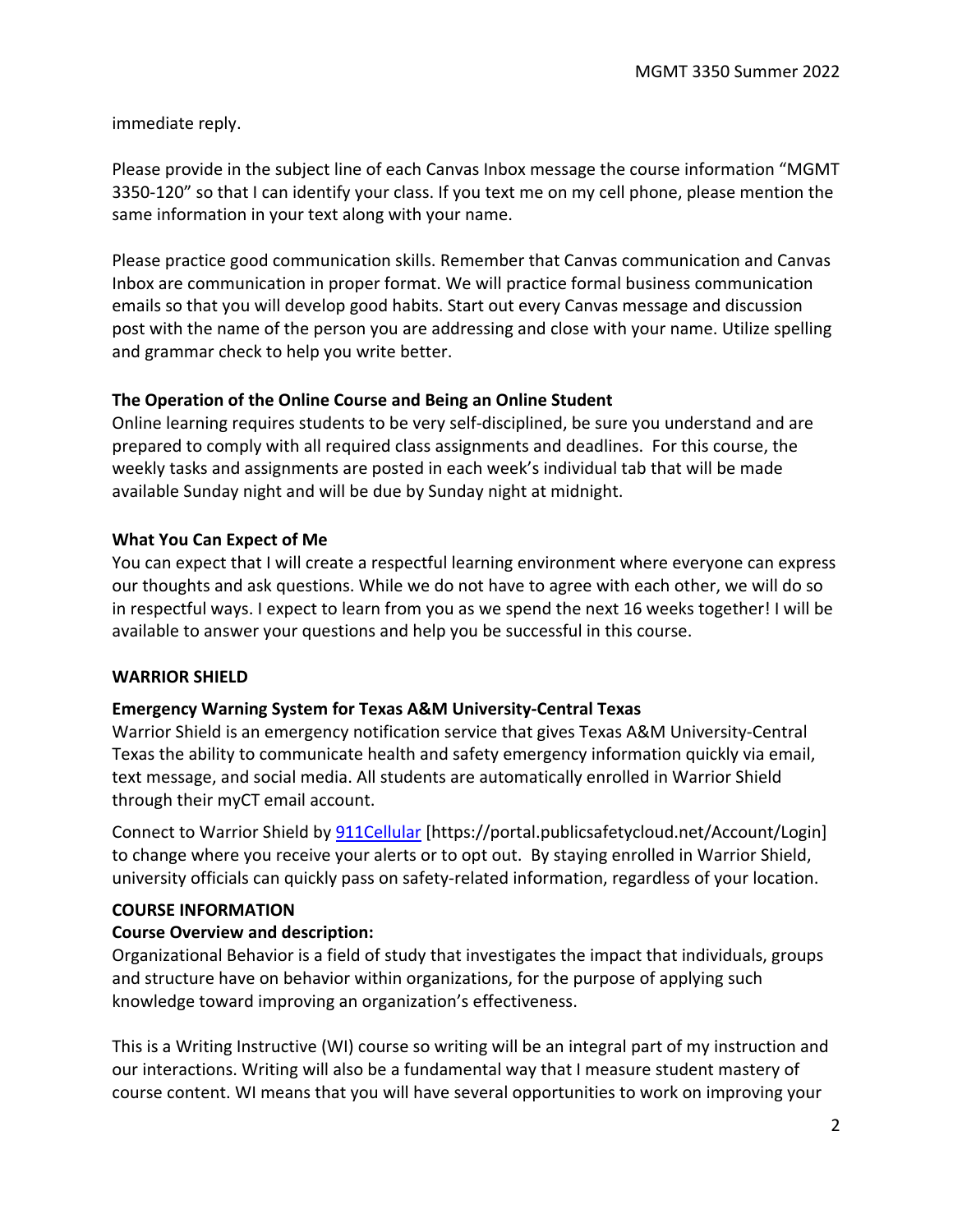writing skills. For this course, you will work on a sequence of writing tasks that will lead to a final research paper.

# **Course Objective:**

Students completing this course will be able to understand the importance of taking a systematic approach to the study of individual and group behavior in organizational settings. They shall analyze, synthesize, comprehend, and explain all components of the OB model and its relationship to the successful operation of modern organizations. An extensive study of the principles of psychology, sociology, and social psychology will allow students to be more effective members of organizations to which they might belong now or in the future.

At the close of the semester, students will be able to:

- Identify the factors that impact individual and group behavior in organizations and how organizations manage their environments.
- Analyze, describe, and manage attitudes and behavior in organizations.
- Improve and change individual, group, and organizational behavior to attain individual, group, and organizational goals.
- Analyze organizational behavior at three levels: the individual, the group, and the organization as a whole.
- Use the tools of organizational behavior to increase individual, team, and organizational effectiveness.

# **Student Learning Outcomes:**

Analyze behavior of people at work in all types of organizations. Learn fundamentals of organizational behavior, values, ethics, motivation, group dynamics, individual differences, attitudes, decision-making, conflict, power, change, stress, leadership, rewarding behavior, communication, and organizational structure. Prerequisite(s): MGMT 3301 and BUSI 3301.

# **Required Textbook:**



Organizational Behavior, 3rd Edition Angelo Kinicki & Mel Fugate (2021) McGraw-Hill Loose-Leaf text with Connect Access Card ISBN-13 9781264525676

# **Suggested Course Material:**

Publication Manual of the American Psychological Association, 7th Edition American Psychological Association Paperback, 428 pages, ©2019, ISBN-978-1-4338-3216-1

*It is highly advisable that you keep this text following the course, as APA citations are the required citation method within the Department of Management & Marketing and will be used throughout your undergraduate and, hopefully, graduate education.*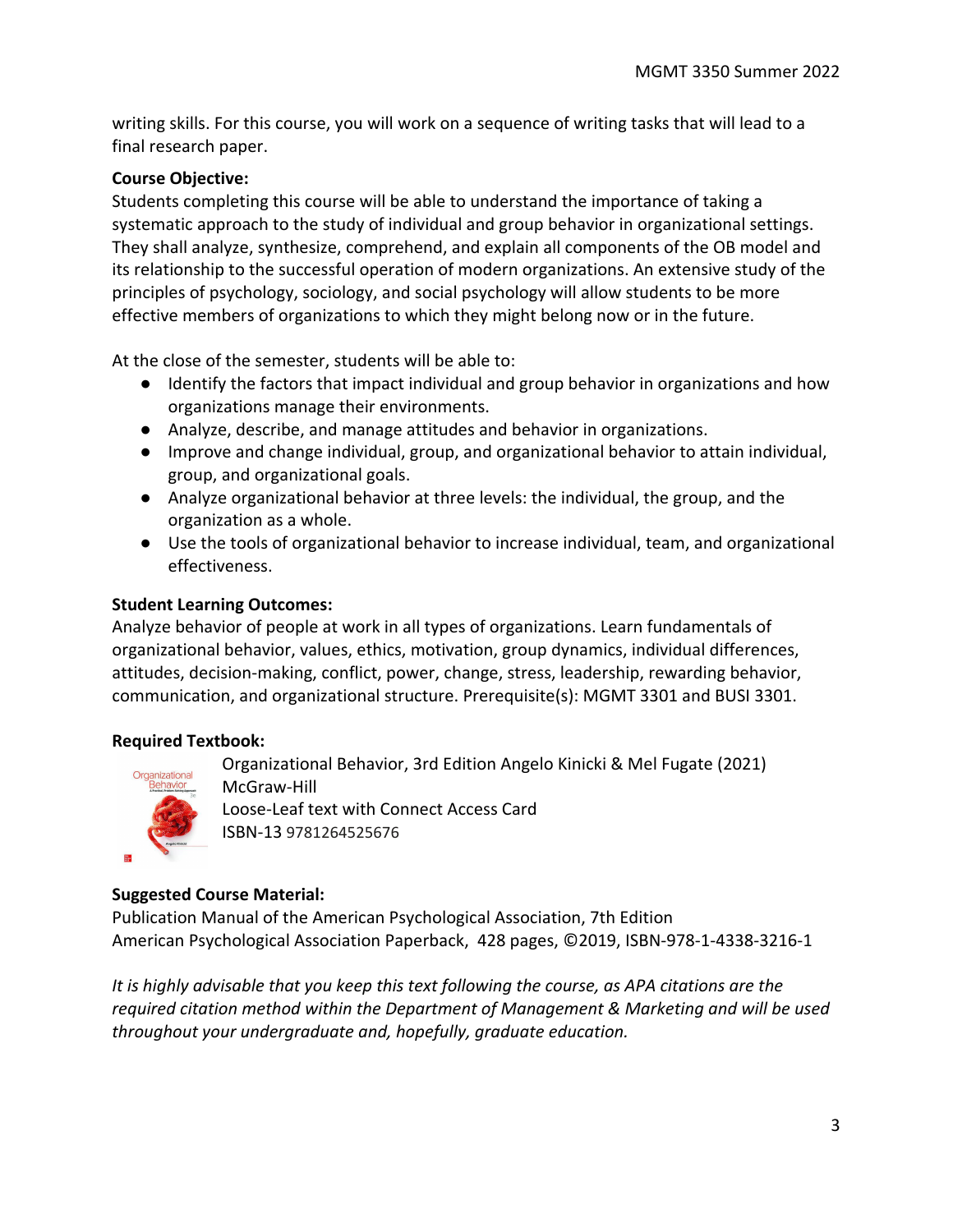#### **COURSE REQUIREMENTS**

# **Introductory Biography and Student Course Agreement (2%):**

Both graded activities are required. The Introductory Biography Statement (2-3 paragraphs) is a discussion forum assignment that should include: a recent picture (optional), your major, where you are in your studies, a summary of work experience, aspirations for future career and some personal tidbit like family or hobbies. In addition, share with your classmates what social style you possess (assessment is in Module 1 in Canvas) and how this might influence your behavior at work or in school. Evaluation criteria for this forum will be clear writing, and inclusion of all required elements. This Introductory Forum will help orient everyone to the "community" of our class, and let you begin thinking about how organizational behavior fits into your career aspirations. Be sure to respond to at least 2 peers. *No late submissions will be accepted.* Consider it like coming to class. If you fail to show up, you missed your opportunity to participate in the classroom discussion.

The Student Course Agreement is an assignment that requires you to fill out a form, digitally sign it, and submit it as an attachment in the assignment submission link. *Late submissions will be accepted but without any credit.* Completion of this assignment is required in order to proceed to Module 1 as well as all other Modules of the course.

#### **Discussion Forum (18%):**

**There will be 5 discussion questions throughout the semester.** The due dates for each discussion assignment are posted in the Course Schedule. You will not be able to view the other students' comments until you post yours.

*You are required to post three messages per discussion to receive credit for each forum: one opening point of 150 to 200 words that needs to be posted by Wednesday and two counterpoints of 100 to 200 words each that are due by Sunday.* In your initial post, make sure to answer all questions at the end of the case or apply the 3-step problem-solving approach if instructed. Both quantity and quality are important considerations when posting substantive messages. For example, "I agree" or "I see your point" are not considered quality participation because neither adds substance to the discussion. Effective responses might share personal experience, ask for clarification, or add additional information, so feel free to analyze, interpret, critique, and suggest. *Do not use any attachments*, instead, cut and paste your questions/responses directly into a forum message. Be sure to restate the question you are answering and address your classmates by their names.

Your postings/insights on the discussion topic should be based on the following:

- Application of text concepts;
- Ability to articulate assigned analysis clearly; and
- Integration of student colleagues' contributions and insights leading the discussion to a deeper level of understanding.

IMPORTANT!!! To allow for a discussion, which is an ongoing process that cannot be achieved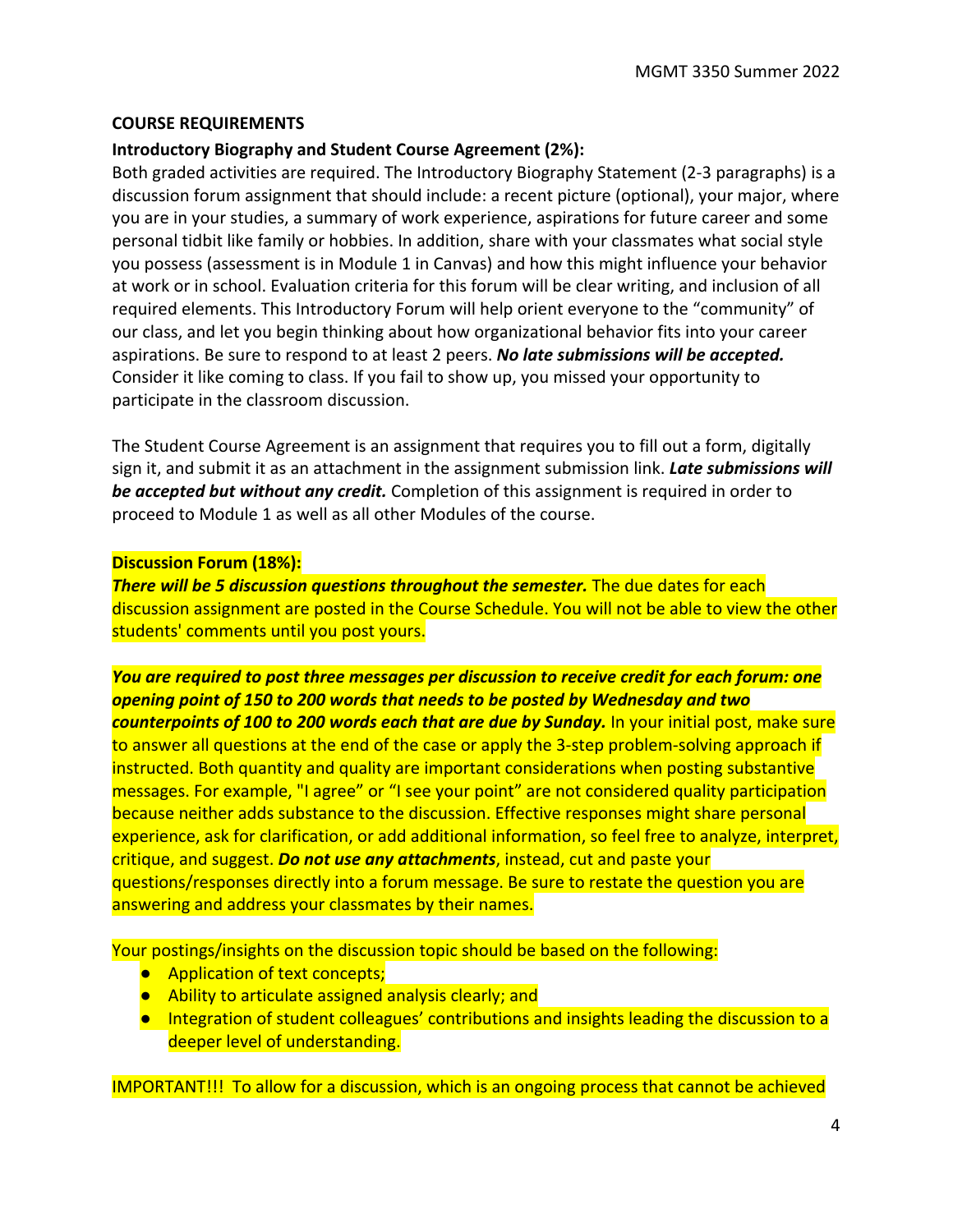by submitting all three required posts on the last day of the week, *your first post should be submitted by Wednesday***.** This will allow for your classmates to read your opening post and reply to you and for you to reply to them in turn. The remaining two posts can be completed between Wednesday and Sunday. Remember, for full participation points you need to post at least three substantive posts throughout the week!

The discussions assigned are:

| Chapter 1  | Case p.39 – Blood, Brilliance, Blind Ambition, and Fraud |
|------------|----------------------------------------------------------|
| Chapter 14 | Case p.589 – Culture Clash at Ford                       |
| Chapter 6  | Case p.247 - Incentives Gone Wrong                       |
| Chapter 10 | Case p. 419 - With Trouble Comes Conflict                |
| Chapter 13 | Case p. 543 – Leadership Matters                         |

# **LearnSmart Assignments (20%):**

The required Connect portion of the course has "Learn-Smart" applications for each assigned chapter of the text. The Learn-Smart activities challenge your mastery of the content in each chapter, and provide prompts for additional study if needed. Finishing these activities will ensure your better understanding of the content and help prepare you for each Exam.

To access and purchase ConnectPlus, click the first Connect assignment in your Canvas course. You will be prompted to either login with an existing Connect account username and password, or to create a new account. Then enter your access code, purchase access online, or begin a free trial period. Once you have completed your selection, you will arrive at the start of your first Connect assignment.

Completing each chapter's Learn-Smart activity will be worth 1.0 percent of your grade or a total of 20% overall. If you only complete part of the activity, you will only be given partial credit for the portion of the assignment that you completed. For example, if you only complete one half of an assignment, it will cost 0.5 points on your final average.

You must complete each LearnSmart activity by its due date to get full credit. Although you can continue working on the activity after the due date, you will receive no credit for this work.

# **Exams (20%):**

There will be four required exams testing students' knowledge of the key frameworks, terms, and concepts included in the assigned text chapters. Exams will be grouped as follows, and are not cumulative:

- Exam 1 will cover chapters 1-4
- Exam 2 will cover chapters 14, 5-7
- Exam 3 will cover chapters 8-11
- Exam 4 will cover chapters 12, 13, 15, 16

The exams will be available online, so be sure and check your Canvas Exam Link for the exam dates. Exams will be timed and once started, must be completed at that time. You have 90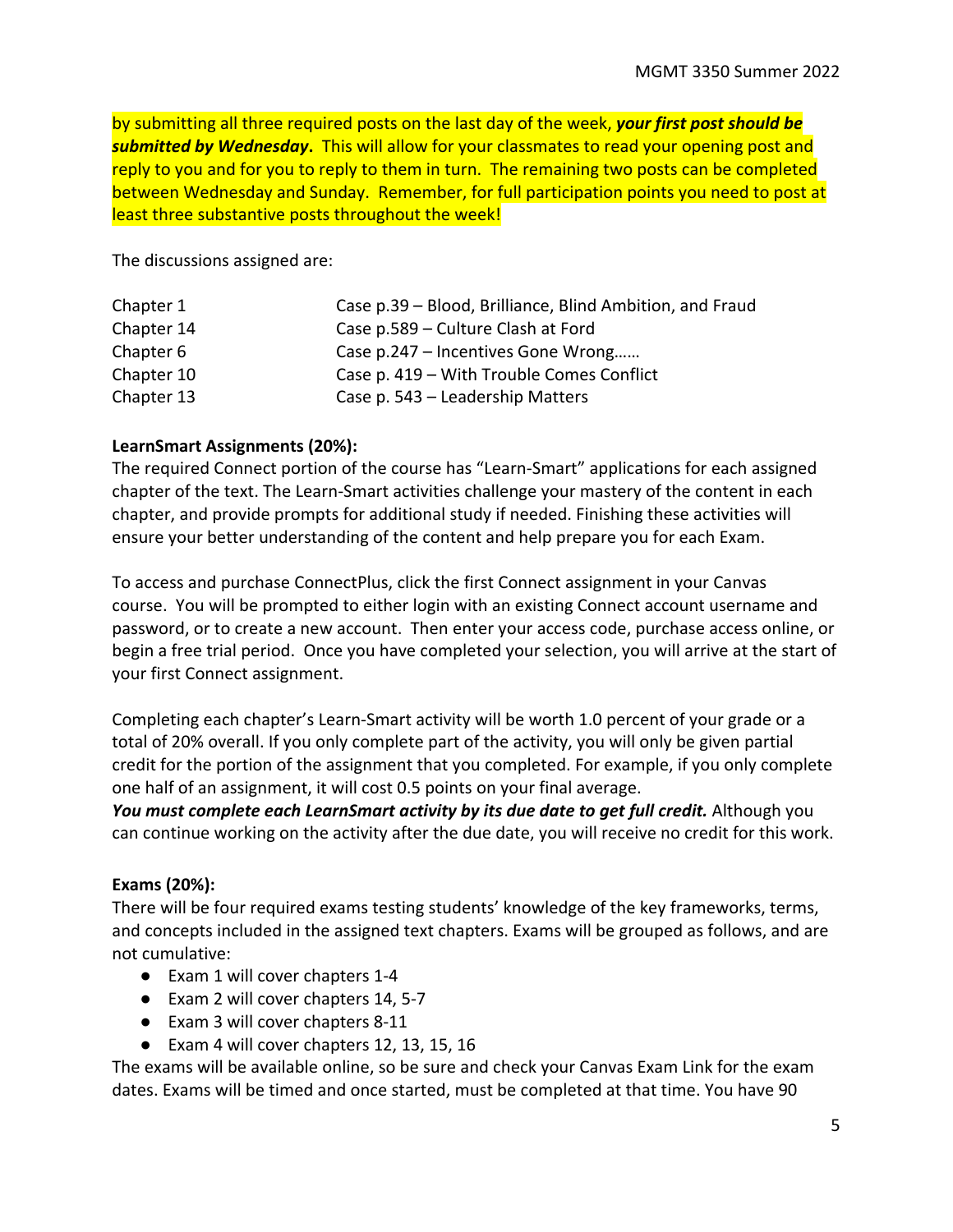minutes to answer all questions. Further, no exam may be taken more than one time in an effort to improve the score achieved. *There will be no make-ups for missed exams unless there is a documented medical emergency.* Any exam not made up as approved and arranged by the professor will be scored as a zero. *Make-ups have to be requested no later than 48 hours before the scheduled due date.*

Reviewing the Chapter PowerPoint presentations, and using the Publisher Supplemental Materials and self-quizzes are good ways to prepare for each Exam. For further help in preparing for multiple-choice exams see[: http://www.lib.uoguelph.ca/get](http://www.lib.uoguelph.ca/get-assistance/studying/exam-prep/multiple-choice-exams)[assistance/studying/exam-prep/multiple-choice-exams](http://www.lib.uoguelph.ca/get-assistance/studying/exam-prep/multiple-choice-exams)

# **OB Project – Part 1 (20%):**

This project will lay the foundation for the second project. You are to decide on an organization that you want to evaluate. The organization can be a current or a past employer of yours. It must be a company with which at least you have significant familiarity. It is important that you have some knowledge of the inner workings of the company-- its struggles, its strengths, its culture, and so forth -- or have access to the organization. You will produce a 2-3 page written report (excluding cover sheet, references and any figures, tables or appendices). The paper should include the following sections:

- 1. *Organization Background* Provide *just enough* details on the company for me to be able to understand the problem that will be described. Resist the urge to provide irrelevant details and feel free to omit or disguise any details that might be sensitive in nature. [about ½ page]
- 2. *Organizational Culture* Provide a brief description of the elements of the company's culture in terms of artifacts, shared values, and shared assumptions as well as the dominant culture based on the competing values framework. Use pages 547-559 in your textbook as a guide for this section. [about 1 page]
- 3. *Problem* Describe, specifically, *one problem* that the company is struggling with that will serve as the focus of the paper. Resist the urge to discuss multiple problems--focus on one specific issue with which the organization is struggling. Be sure to focus on a problem that within the scope of this course. [about 1 page]

You are required to have a conference with the Writing Center before submitting your OB Project Part 1 and will be required to show proof for full credit. You are strongly encouraged to confer with the tutors at the Writing Center on all of your assignments, even when it is not required[. https://www.tamuct.edu/coas/coas-special-topics/uwc.html](https://www.tamuct.edu/coas/coas-special-topics/uwc.html)

All work submitted for grading shall be of collegiate quality, language, depth and organization. All work should be proofread, free of grammatical errors, include proper citations, and be in accordance with The Publication Manual of the American Psychological Association,  $7<sup>th</sup>$  ed. For information on APA standards and correct citation formats consult the *APA Publication Manual*, and/or link to the following sources:

<http://www.apastyle.org/learn/index.aspx> <https://owl.english.purdue.edu/owl/resource/560/01/>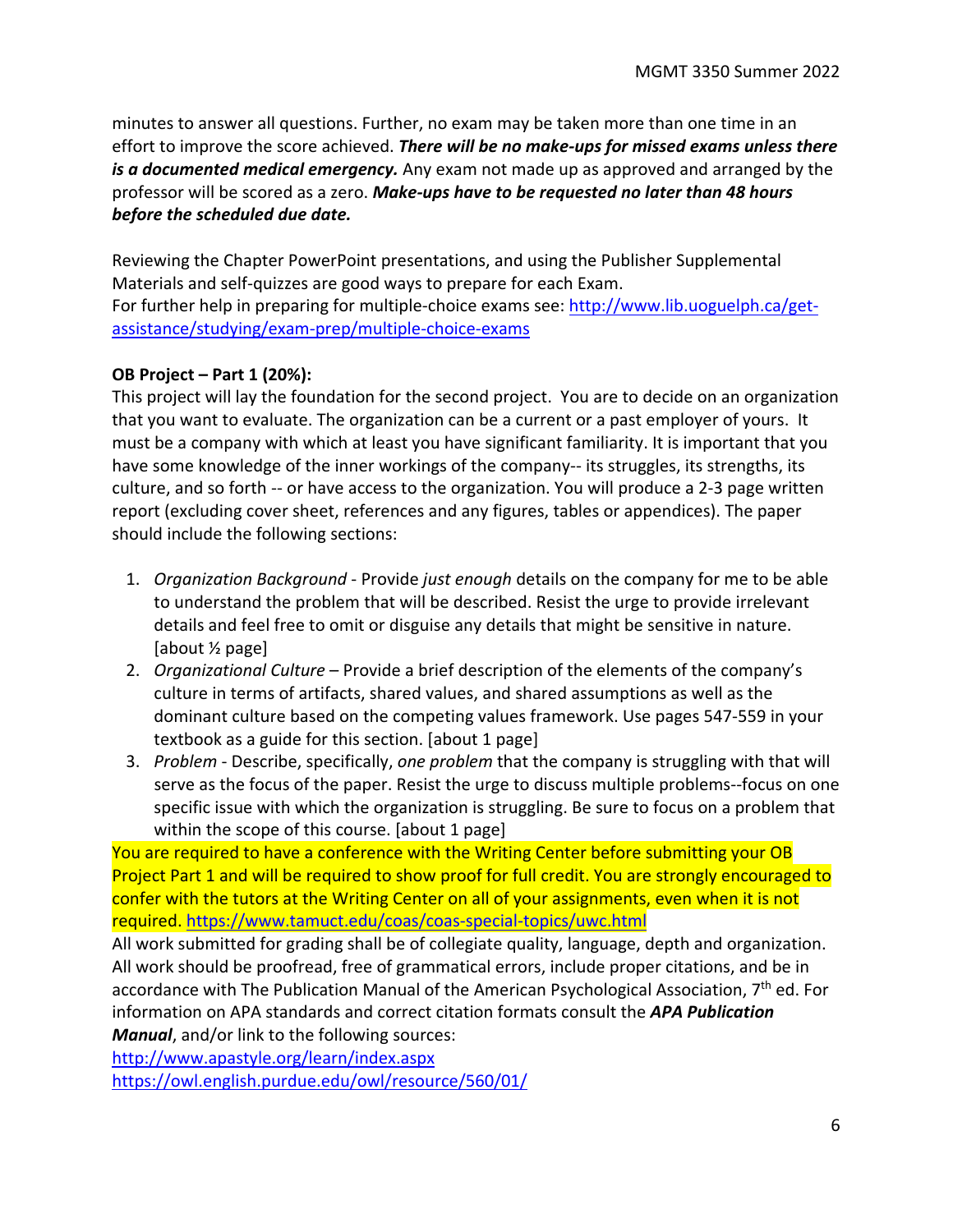*Referencing multiple pages from the same organization's web site only count as one citation.* When using more than one page from the same company, provide a URL that links to the home page or entry page for the document. Also, if there isn't a date available for the document use (n.d.) for no date. *All references must be cited in the body of your paper.*

Submit this assignment through the Assignments Course link. The due date for the OB Project – Part 1 is posted in the Course Schedule. The required file format for the paper is a .doc or .docx file. This assignment will be run through VeriCite. *No late submissions are accepted.*

# **OB Project – Part 2 (20%):**

This project builds on the previous project. Based on the feedback from the OB Project – Part 1 you will now produce another 2-3 page written report (excluding cover sheet, references and any figures, tables or appendices). After providing a brief overview of the problem (3-4 sentences), the paper should include the following sections:

- 1. *Theoretical Lens* Choose one topic from the list below, and apply that topic to the problem. Describe very specifically how the concepts, principles, and findings represented in the topic matter to the problem, and how they can be leveraged to articulate a solution. [about 1 page]
	- Ethical decision making: moral intensity, moral sensitivity, and situational influences
	- Schwartz's Theory
	- Organizational Commitment
	- Perceived Organizational Support
	- Models of Job Satisfaction
	- Managing Diversity
	- Content Theories of Motivation
		- Theory X/Y
		- Herzberg's Motivator-Hygiene Factors
	- Process Theories of Motivation
		- Equity/Justice
		- Expectancy
		- Goal-Setting
	- Job Design
	- Performance Management/Goal setting
	- Organizational Climate
	- Team processes
	- Effective Communication
	- Effective Conflict Management
	- Types of Power
	- Empowerment
	- Organizational Politics
	- Leadership Theories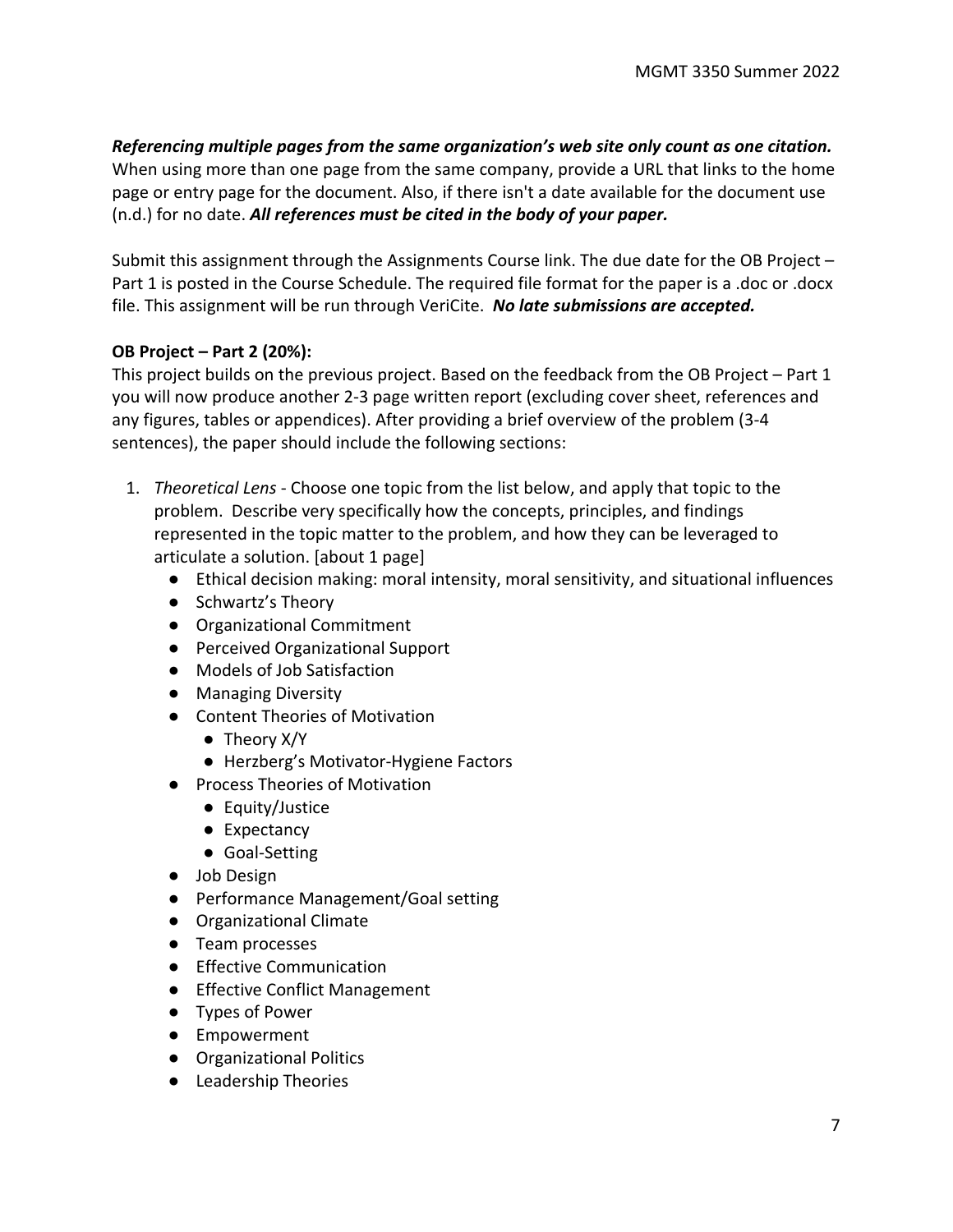- Organizational Change
- 2. *Recommendation* Provide a list (at least three) of very specific recommendations/action steps that flow out of the discussion of the topic and that can help solve the problem. In thinking about how to craft the topic into those recommendations, strike a balance between being *practical* and being *bold*. Every organization has key constraints (culture, organizational stakeholders, and competitive environment) that need to be taken into account when designing interventions. Although those should be considered, resist the urge to "play it safe", as that tendency often leads to modest interventions that are ultimately ineffective. [about 1 page]

All work submitted for grading shall be of collegiate quality, language, depth and organization. All work should be proofread, free of grammatical errors, include proper citations, and be in accordance with The Publication Manual of the American Psychological Association,  $7<sup>th</sup>$  ed. Please refer to the grading feedback for your first part of the project to avoid making the same APA mistakes again.

You are to apply what you learned from the Writing Center from the OB Part 1 to this assignment. You are also strongly encouraged to confer with the tutors at the Writing Center. Submit this assignment through the Assignments Course link. The due date for the OB Project - Part 2 is posted in the Course Schedule. The required file format for the paper is a .doc or .docx file. This assignment will be run through a plagiarism site. *No late submissions are accepted.* **Grading Criteria Rubric and Conversion** 

| <b>Activity</b>                                    | Percentage of<br><b>Final Grade</b> |
|----------------------------------------------------|-------------------------------------|
| <b>Introductory Biography &amp; Student Course</b> | 2%                                  |
| <b>Agreement</b>                                   |                                     |
| <b>Discussion Forum (5)</b>                        | <b>18%</b>                          |
| LearnSmart Assignments (16)                        | 20%                                 |
| Exams $(4)$                                        | 20%                                 |
| OB Project -Part 1                                 | 20%                                 |
| OB Project -Part 2                                 | 20%                                 |
|                                                    |                                     |
| OTAL                                               | 100 %                               |

Percentage of each assignment as it contributes to your final grade:

Course Grades are assigned as follows: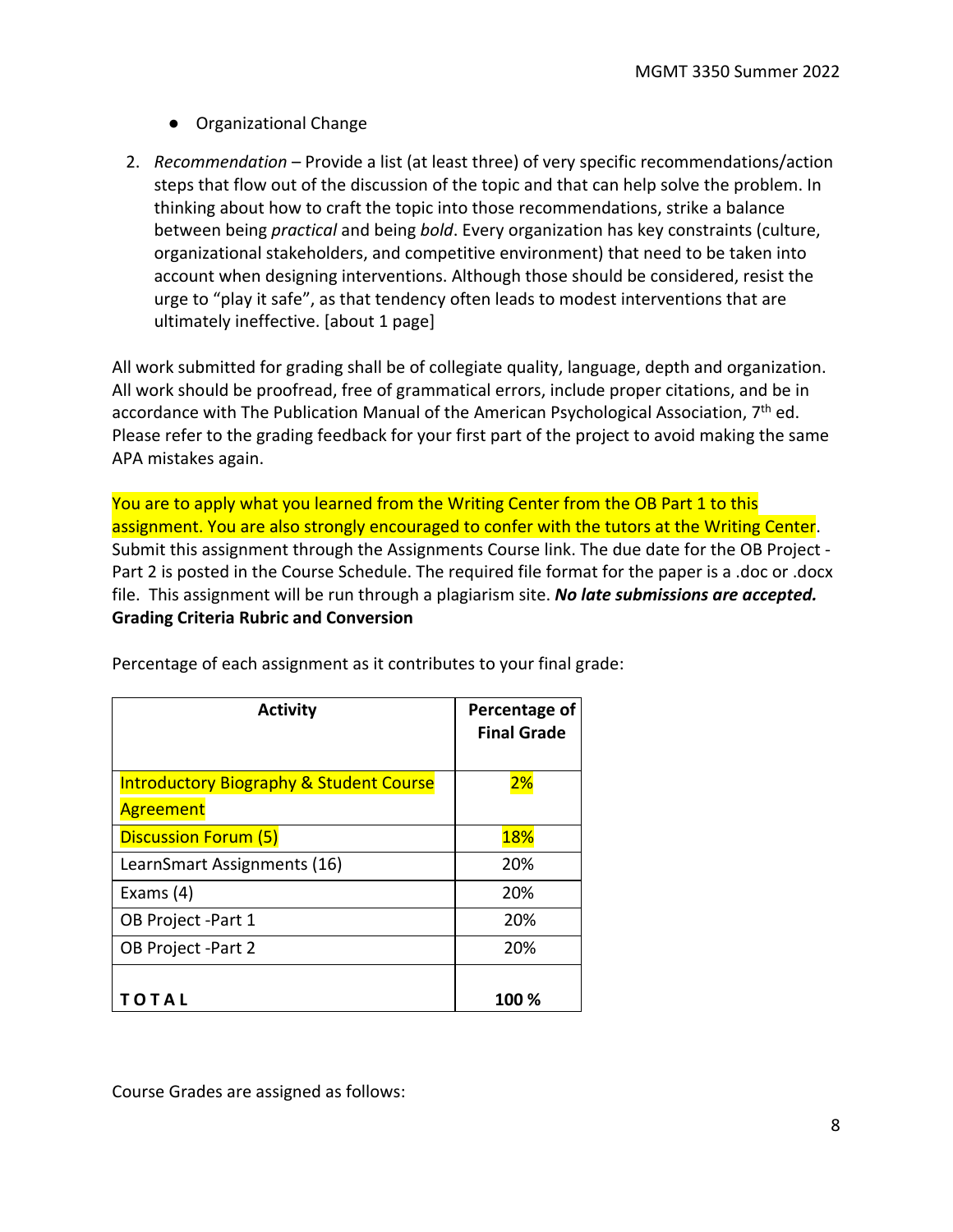| <b>Letter Grade</b> | <b>Equals</b> | From | To    |
|---------------------|---------------|------|-------|
|                     |               | 90 % | 100 % |
|                     |               | 80%  | 89%   |
|                     |               | 70 % | 79 %  |
|                     |               | 60 % | 69%   |
|                     |               | 0%   | 59 %  |

# **Posting of Grades**

Grades for Exams will be posted the day after the availability period has expired. Grades for Discussion Forums, and short Written Assignments will be posted by the Friday following the due date. Grades for longer Written Assignments will be posted within one week from the due date.

# **Evaluation of Work**

**A:** Performance is excellent and stands out due to sharp insight into material and discussion of many sides of an issue. Submitted work is well articulated and logically and clearly written. "A" work indicates an example for others to follow.

**B:** Performance is above the minimum requirements with an insight into the material at a level considered to be good to very good. Submitted work is of high quality. A "B" is considered a high grade and recognition for solid work.

**C:** Performance satisfies only the minimum requirements and displays little or no initiative. Insight into the material is satisfactory and an acceptable understanding of all basic concepts was communicated. A student receiving a "C" has met the requirements, including course deadlines.

**D:** Quality and quantity of work is below average and barely acceptable. "D" work is passing by a slim margin.

**F:** Quality and quantity of work is unacceptable and does not warrant a passing of this course.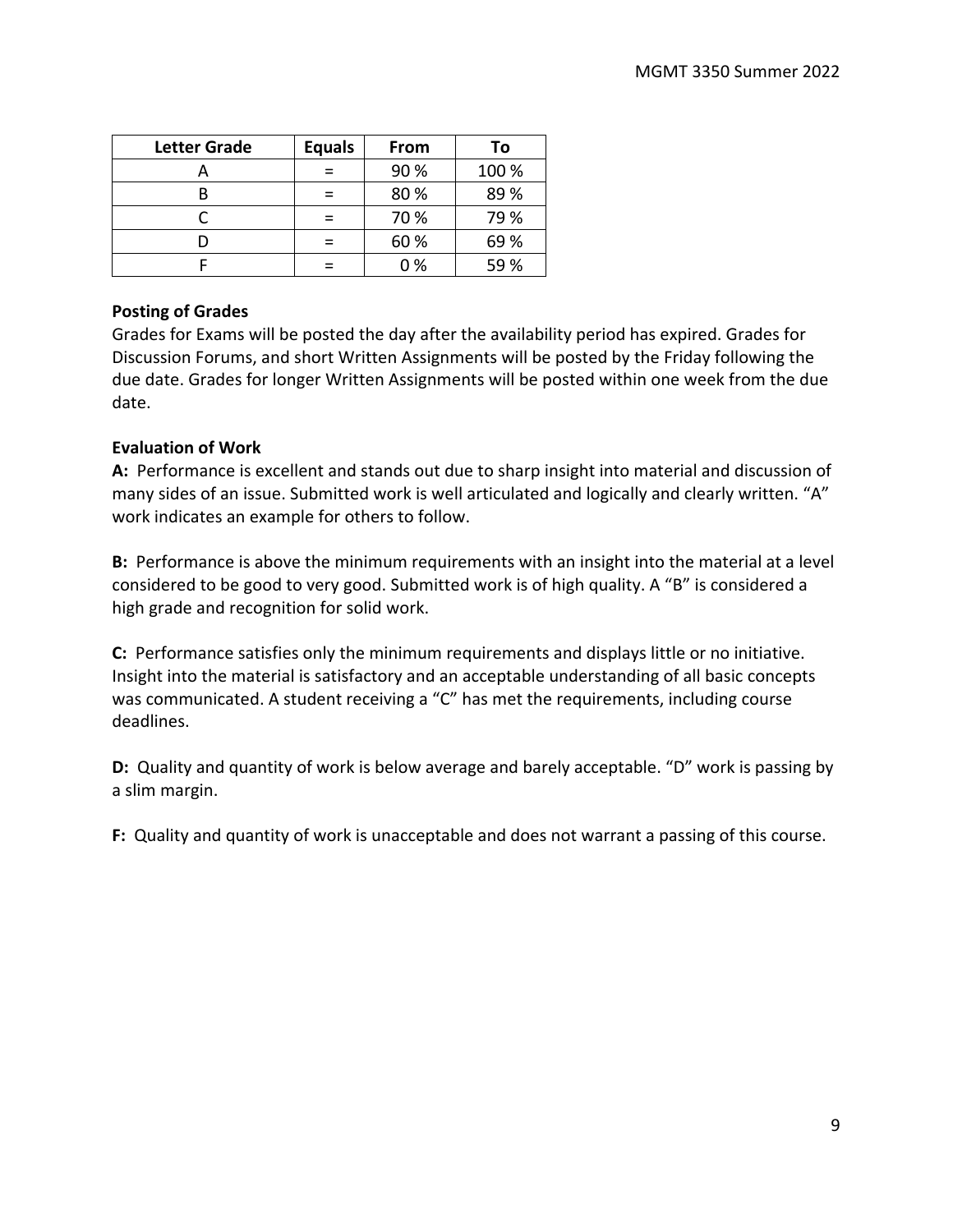# **COURSE OUTLINE AND CALENDAR**

# **Complete Course Calendar**

Below is the tentative course schedule, the binding course schedule with binding due dates is available in your Canvas course under the course menu link "Syllabus".

| <b>WEE</b><br>К | <b>DATES</b> | <b>CHAPTE</b><br>R | <b>TOPIC</b>                                                | <b>ASSIGNMENTS</b>                                                                                                                                                            |
|-----------------|--------------|--------------------|-------------------------------------------------------------|-------------------------------------------------------------------------------------------------------------------------------------------------------------------------------|
| $\mathbf{1}$    | 6-Jun        | $\mathbf{1}$       | Making OB Work for<br>Me                                    | Syllabus review, Student Course<br><b>Agreement, discussion board</b><br>introductory biography, due Sunday,<br>6/12                                                          |
|                 |              | $\overline{2}$     | Values and<br>Attitudes                                     | LearnSmart assignment chapter 1,<br>discussion board assignment #1: Blood,<br>Brilliance, Blind Ambition, and Fraud,<br>LearnSmart assignment chapter 2,<br>due Sunday, 6/19. |
| $\overline{2}$  | $13 - Jun$   | 3                  | Individual<br>Differences and<br><b>Emotions</b>            | LearnSmart assignment chapter 3, due<br>Sunday, 6/19                                                                                                                          |
|                 |              | 4                  | <b>Social Perception</b><br>and Managing<br>Diversity       | LearnSmart assignment chapter 4,<br>Exam 1 (chapters 1-4), due Sunday, 6/19                                                                                                   |
| 3               | 20-Jun       | 14                 | Organization<br>Culture,<br>Socialization, and<br>Mentoring | LearnSmart assignment chapter 14,<br>discussion board assignment #2: Culture<br>Clash at Ford, due Sunday, 6/26                                                               |
|                 |              | 5                  | Foundations of<br>Employee<br>Motivation                    | LearnSmart assignment chapter 5, due<br>6/26                                                                                                                                  |
| 4               | $27 - Jun$   | 6                  | Performance<br>Management                                   | LearnSmart assignment chapter 6,<br>discussion board assignment #3:<br>Incentives Gone Wrong, due 7/3                                                                         |
|                 |              | $\overline{7}$     | Positive<br>Organizational<br><b>Behavior</b>               | LearnSmart assignment chapter 7,<br>exam 2 (chapters 14,5-7), due 7/3                                                                                                         |
| 5               | 4-Jul        | 8                  | Groups and Teams                                            | LearnSmart assignment chapter 8,<br>OB Project - Part 1, due 7/10                                                                                                             |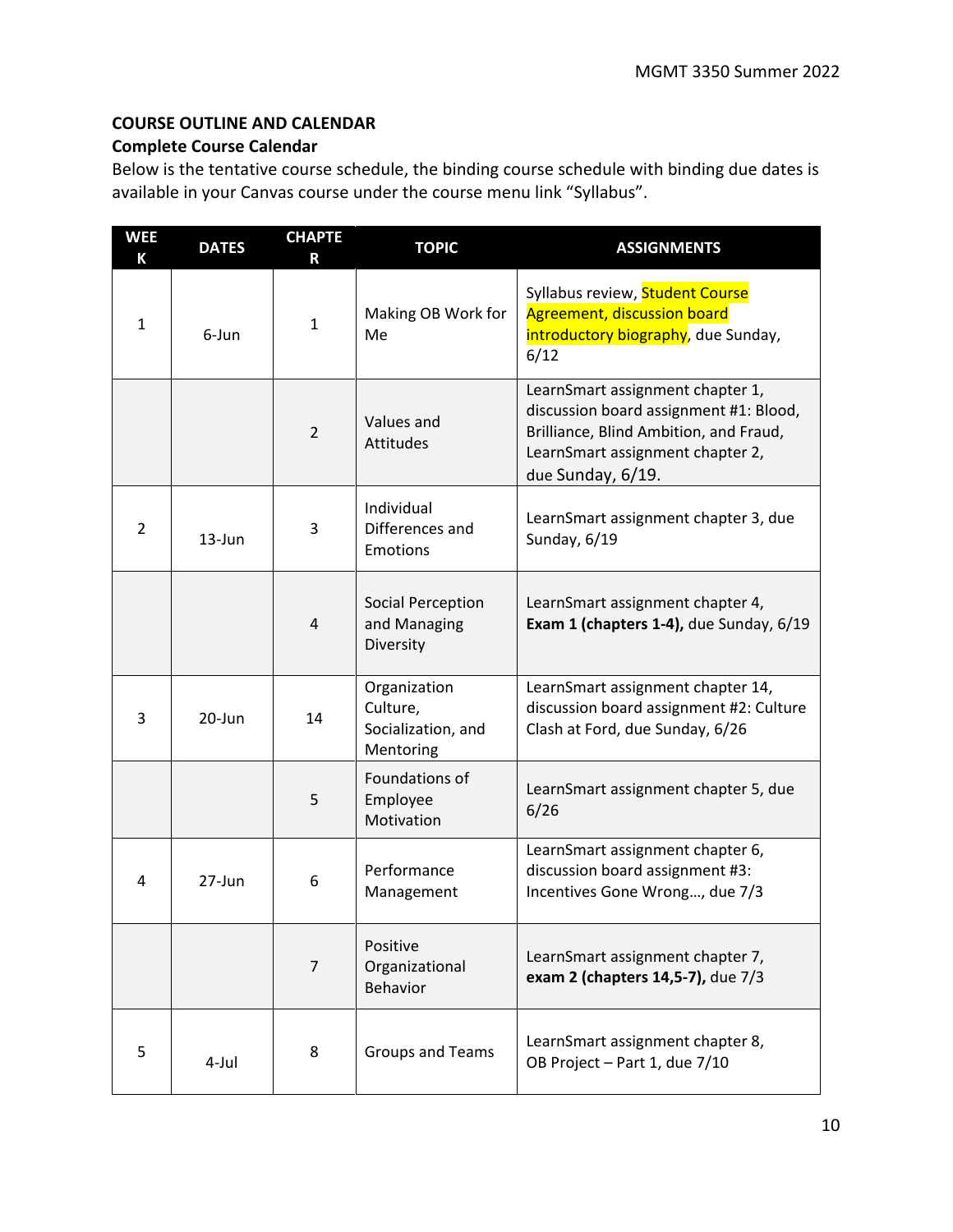|   |           | 9  | Communication in<br>the Digital Age                           | LearnSmart assignment chapter 9, due<br>7/10                                                                  |
|---|-----------|----|---------------------------------------------------------------|---------------------------------------------------------------------------------------------------------------|
| 6 | $11$ -Jul | 10 | <b>Managing Conflict</b><br>and Negotiations                  | LearnSmart assignment chapter 10,<br>discussion board assignment #4: With<br>Trouble Comes Conflict, due 7/17 |
|   |           | 11 | <b>Decision Making</b><br>and Creativity                      | LearnSmart assignment chapter 11,<br>due 7/17                                                                 |
| 7 | $18$ -Jul | 12 | Power, Influence,<br>and Politics                             | LearnSmart assignment chapter 12,<br>exam 3 (chapters 8-11), due 7/24                                         |
|   |           | 13 | Leadership<br>Effectiveness                                   | LearnSmart assignment chapter 13,<br>discussion board assignment #5:<br>Leadership Matters, due 7/24          |
| 8 | $25$ -Jul | 15 | Organizational<br>Design,<br>Effectiveness, and<br>Innovation | LearnSmart assignment chapter 15,<br>OB Project - Part 2, due 7/28                                            |
|   |           | 16 | <b>Managing Change</b><br>and Stress                          | LearnSmart assignment chapter 16,<br>Exam 4 (chapters 12,13,15,16) due 7/28                                   |

# **Important University Dates:**

Jun 6, Classes Begins Jul 4, Independence Day Jul 29, Summer Semester Ends

# **INSTRUCTOR POLICIES**

Professional level writing and communication are critical skills in the business world. This standard should be displayed in all assignments for this class. All communications, both to the Professor and student colleagues should be kept professional, including Discussion Board postings and email correspondence. For written assignments, all work should be proofread, free of grammatical errors, include proper citations, and be in accordance with American Psychological Association (APA) standards.

**What You Can Expect of Me:** You can expect that I will be an active participant in the online course room. I will be prepared and ready to engage in active learning. I will work to create a respectful learning environment where all of us can express our thoughts and ask questions.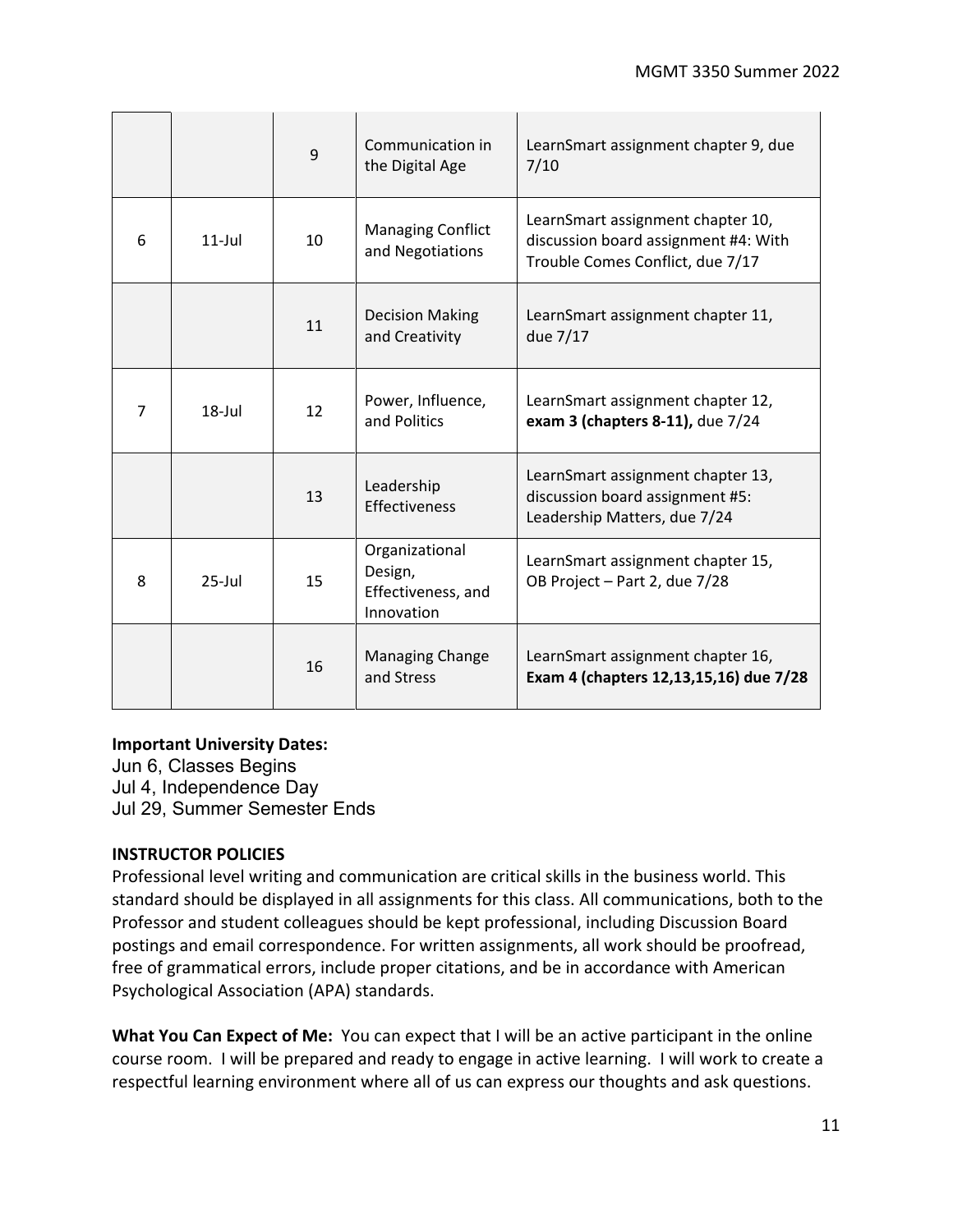While we do not have to agree with each other, we will do so in respectful ways. I expect to learn from you as we spend the next 16 weeks together! I will be available to answer your questions and help you be successful in this course.

**I reserve the right to make reasonable alterations to the course calendar and syllabus. It is a guide, not a hard and fast rule. Changes will only be made that benefit the class as a whole.**  Online attendance is essential in a class of this nature. Make sure to check Canvas daily. In order to successfully pass this course a student must engage in the online course room and complete all assignments**.**

**Technology Usage:** Students will only be allowed to use technology in the classroom that is in line with the subject-area of the course.

**Copyright Notice.** Students should assume that all course material is copyrighted by the respective author(s). Reproduction of course material is prohibited without consent by the author and/or course instructor. Violation of copyright is against the law and Texas A&M University-Central Texas' Code of Academic Honesty. All alleged violations will be reported to the Office of Student Conduct.

Copyright. (2021) by Angela Patrick at Texas A&M University-Central Texas, COBA; 1001 Leadership Place, Killeen, TX 76549; 254-681-1416; abpatrick@tamuct.edu

**NOTE #1**: There is NO EXTRA CREDIT assignments available for this course.

**NOTE #2:** Requests for Incomplete Grades: Incompletes will only be given in emergency or other extreme circumstances. Any request for an incomplete grade in this course must be approved by the professor prior to the last week of classes. Where possible, requests should be submitted in written form and must include an address and/or telephone number where you may be contacted throughout the following semester. For a request of an incomplete grade to be considered, at least two-thirds of the course work have to be completed. Finally approval of an incomplete is up to the department chair.

**NOTE #3:** Questions concerning one's grade on a particular task (e.g., test, case) This should be resolved within one week after receiving the graded material. There will not be reviewing of previously graded material at the end of the semester.

# **NOTE #4:** Late Submissions/Resubmissions

You have a period of 7 days each week to complete and submit the weekly assignments. Make sure to plan your time wisely and avoid last minute submissions since no late assignments will be accepted. All assignments must be turned in by the due date unless an extension has been granted. EXTENSIONS ON ASSIGNMENTS WILL BE CONSIDERED ONLY IF THEY ARE REQUESTED AT LEAST 48 HOURS BEFORE THE DUE DATE OF THE ASSIGNMENT UNDER QUESTION. After the fact extensions will not be granted, so if you are sick and you know you will not be able to take a test or submit an assignment on the set due date, make sure to contact me as soon as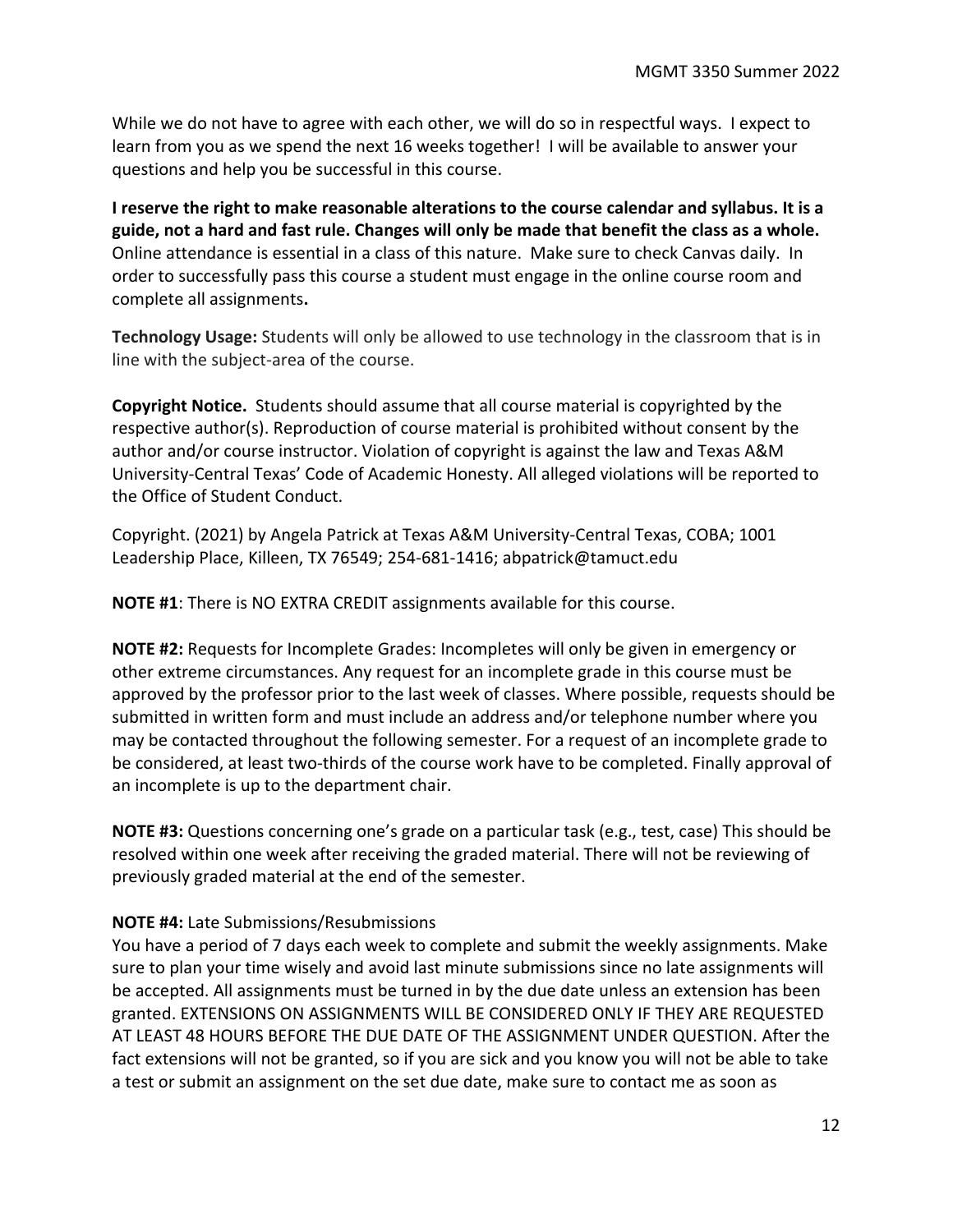possible.

#### **TECHNOLOGY REQUIREMENTS AND SUPPORT**

#### **Technology Requirements**

This course will use the A&M-Central Texas Instructure Canvas learning management system. Logon to A&M-Central Texas Canvas [https://tamuct.instructure.com/] or access Canvas through the TAMUCT Online link in myCT [https://tamuct.onecampus.com/]. You will log in through our Microsoft portal.

Username: Your MyCT email address. Password: Your MyCT password

#### **Canvas Support**

Use the Canvas Help link, located at the bottom of the left-hand menu, for issues with Canvas. You can select "Chat with Canvas Support," submit a support request through "Report a Problem," or call the Canvas support line: 1-844-757-0953. For issues related to course content and requirements, contact your instructor.

#### **Other Technology Support**

For log-in problems, students should contact Help Desk Central. 24 hours a day, 7 days a week:

Email: [helpdesk@tamu.edu](mailto:helpdesk@tamu.edu) Phone: (254) 519-5466 [Web Chat:](http://hdc.tamu.edu/) [http://hdc.tamu.edu] *Please let the support technician know you are an A&M-Central Texas student.*

# **UNIVERSITY RESOURCES, PROCEDURES, AND GUIDELINES**

# **Drop Policy.**

If you discover that you need to drop this class, you must complete a [Drop Request Form](https://www.tamuct.edu/registrar/docs/Drop_Request_Form.pdf) [https://www.tamuct.edu/registrar/docs/Drop\_Request\_Form.pdf].

Professors cannot drop students; this is always the responsibility of the student. The Registrar's Office will provide a deadline on the Academic Calendar for which the form must be completed, signed and returned. Once you return the signed form to the Registrar's Office, you must go into Warrior Web and confirm that you are no longer enrolled. If you still show as enrolled, FOLLOW-UP with the Registrar's Office immediately. You are to attend class until the procedure is complete to avoid penalty for absence. Should you miss the drop deadline or fail to follow the procedure, you will receive an F in the course, which may affect your financial aid and/or VA educational benefits.

# **Academic Integrity.**

Texas A&M University -Central Texas values the integrity of the academic enterprise and strives for the highest standards of academic conduct. A&M-Central Texas expects its students, faculty,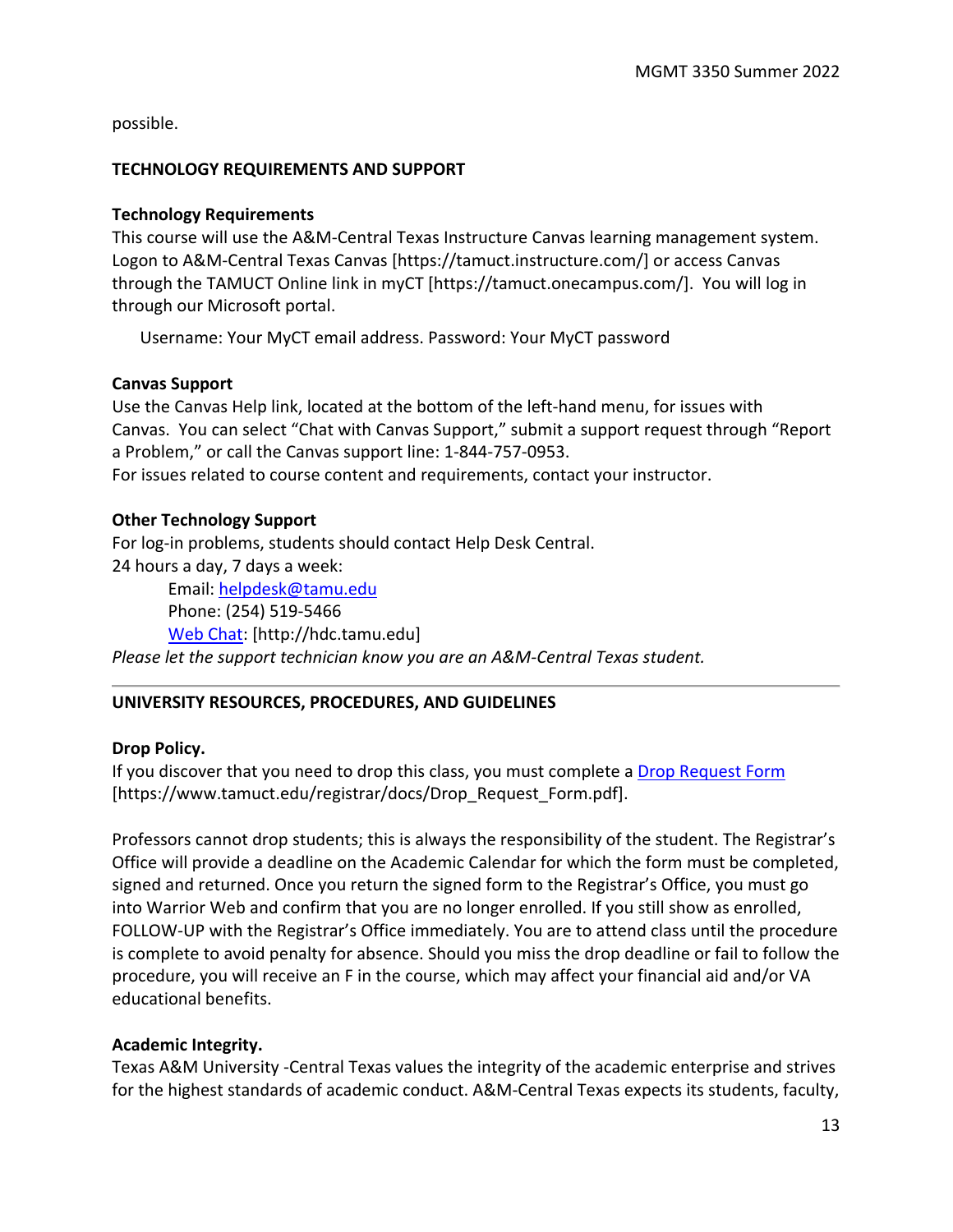and staff to support the adherence to high standards of personal and scholarly conduct to preserve the honor and integrity of the creative community. Academic integrity is defined as a commitment to honesty, trust, fairness, respect, and responsibility. Any deviation by students from this expectation may result in a failing grade for the assignment and potentially a failing grade for the course. Academic misconduct is any act that improperly affects a true and honest evaluation of a student's academic performance and includes, but is not limited to, cheating on an examination or other academic work, plagiarism and improper citation of sources, using another student's work, collusion, and the abuse of resource materials. All academic misconduct concerns will be reported to the university's Office of Student Conduct. Ignorance of the university's standards and expectations is never an excuse to act with a lack of integrity. When in doubt on collaboration, citation, or any issue, please contact your instructor before taking a course of action.

#### For more [information regarding the Student Conduct process,](https://tamuct.campuslabs.com/engage/organization/tamuct-student-conduct-pane)

[https://tamuct.campuslabs.com/engage/organization/tamuct-student-conduct-panel]. If you know of potential honor violations by other students, you may [submit a report,](https://cm.maxient.com/reportingform.php?TAMUCentralTexas&layout_id=0) [https://cm.maxient.com/reportingform.php?TAMUCentralTexas&layout\_id=0].

#### **Academic Accommodations.**

At Texas A&M University-Central Texas, we value an inclusive learning environment where every student has an equal chance to succeed and has the right to a barrier-free education. The Office of Access and Inclusion is responsible for ensuring that students with a disability receive equal access to the university's programs, services and activities. If you believe you have a disability requiring reasonable accommodations please contact the Office of Access and Inclusion at (254) 519-5797. Any information you provide is private and confidential and will be treated as such.

For more information please visit our **Access & Inclusion** web page [https://www.tamuct.edu/student-affairs/access-inclusion.html].

# **Important information for Pregnant and/or Parenting Students.**

Texas A&M University-Central Texas supports students who are pregnant and/or parenting. In accordance with requirements of Title IX and related guidance from US Department of Education's Office of Civil Rights, the Dean of Student Affairs' Office can assist students who are pregnant and/or parenting in seeking accommodations related to pregnancy and/or parenting. Students should seek out assistance as early in the pregnancy as possible. For more information, please visit the [Student Affairs](https://www.tamuct.edu/student-affairs/index.html) web page [https://www.tamuct.edu/studentaffairs/index.html]. Students may also contact the institution's Title IX Coordinator. If you would like to read more about these [requirements and guidelines](http://www2.ed.gov/about/offices/list/ocr/docs/pregnancy.pdf) online, please visit the website [http://www2.ed.gov/about/offices/list/ocr/docs/pregnancy.pdf].

Title IX of the Education Amendments Act of 1972 prohibits discrimination on the basis of sex and gender–including pregnancy, parenting, and all related conditions. A&M-Central Texas is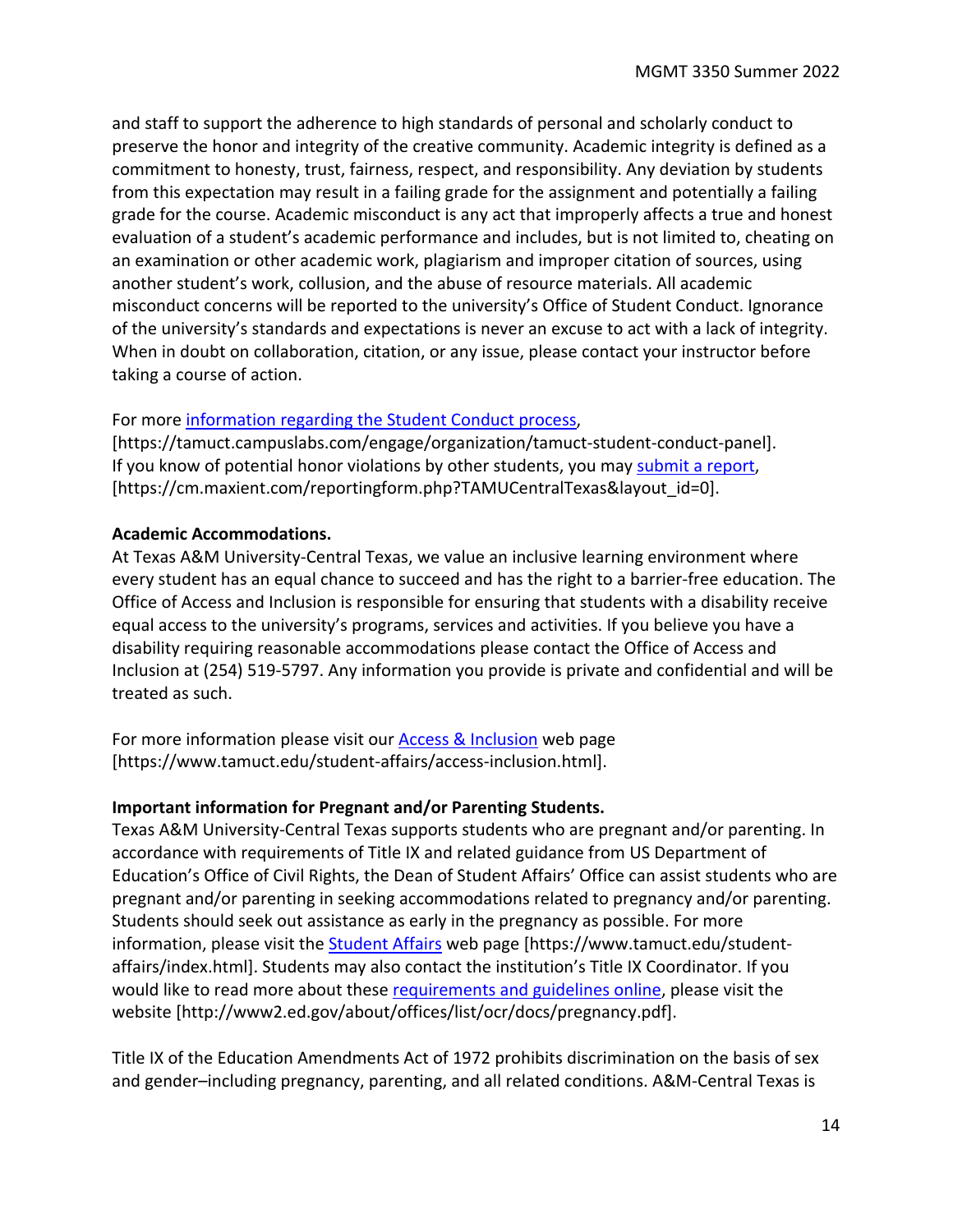able to provide flexible and individualized reasonable accommodation to pregnant and parenting students. All pregnant and parenting students should contact the Associate Dean in the Division of Student Affairs at (254) 501-5909 to seek out assistance. Students may also contact the University's Title IX Coordinator.

#### **Tutoring.**

Tutoring is available to all A&M-Central Texas students, both on-campus and online. Subjects tutored on campus include Accounting, Advanced Math, Biology, Finance, Statistics, Mathematics, and Study Skills. Tutors are available at the Tutoring Center in Warrior Hall, Suite 111.

If you have a question regarding tutor schedules, need to schedule a tutoring session, are interested in becoming a tutor, or have any other question, contact Academic Support Programs at (254) 519-5796, or by emailing Dr. DeEadra Albert-Green a[t deeadra.albertgreen@tamuct.edu.](mailto:deeadra.albertgreen@tamuct.edu)

Chat live with a tutor 24/7 for almost any subject from on your computer! Tutor.com is an online tutoring platform that enables A&M-Central Texas students to log in and receive FREE online tutoring and writing support. This tool provides tutoring in over 40 subject areas. Access Tutor.com through Canvas.

#### **University Writing Center.**

The University Writing Center (UWC) at Texas A&M University–Central Texas (TAMUCT) is a free service open to all TAMUCT students. For the Fall 2020 semester, all services will be online as a result of the COVID-19 pandemic. The hours of operation are from 10:00 a.m.-5:00 p.m. Monday thru Thursday with satellite hours online Monday thru Thursday from 6:00-9:00 p.m. The UWC is also offering hours from 12:00-3:00 p.m. on Saturdays.

Tutors are prepared to help writers of all levels and abilities at any stage of the writing process. By providing a practice audience for students' ideas and writing, our tutors highlight the ways in which they read and interpret students' texts, offering guidance and support throughout the various stages of the writing process. While tutors will not write, edit, or grade papers, they will assist students in developing more effective composing practices. Whether you need help brainstorming ideas, organizing an essay, proofreading, understanding proper citation practices, or just want a quiet place to work, the UWC is here to help!

Students may arrange a one-to-one session with a trained and experienced writing tutor by making an appointment via [WCOnline](https://tamuct.mywconline.com/) [https://tamuct.mywconline.com/]. In addition, you can email Dr. Bruce Bowles Jr. at **bruce.bowles@tamuct.edu** if you have any questions about the UWC and/or need any assistance with scheduling.

#### **University Library.**

The University Library provides many services in support of research across campus and at a distance. We offer over 200 electronic databases containing approximately 250,000 eBooks and 82,000 journals, in addition to the 85,000 items in our print collection, which can be mailed to students who live more than 50 miles from campus. Research guides for each subject taught at A&M-Central Texas are available through our website to help students navigate these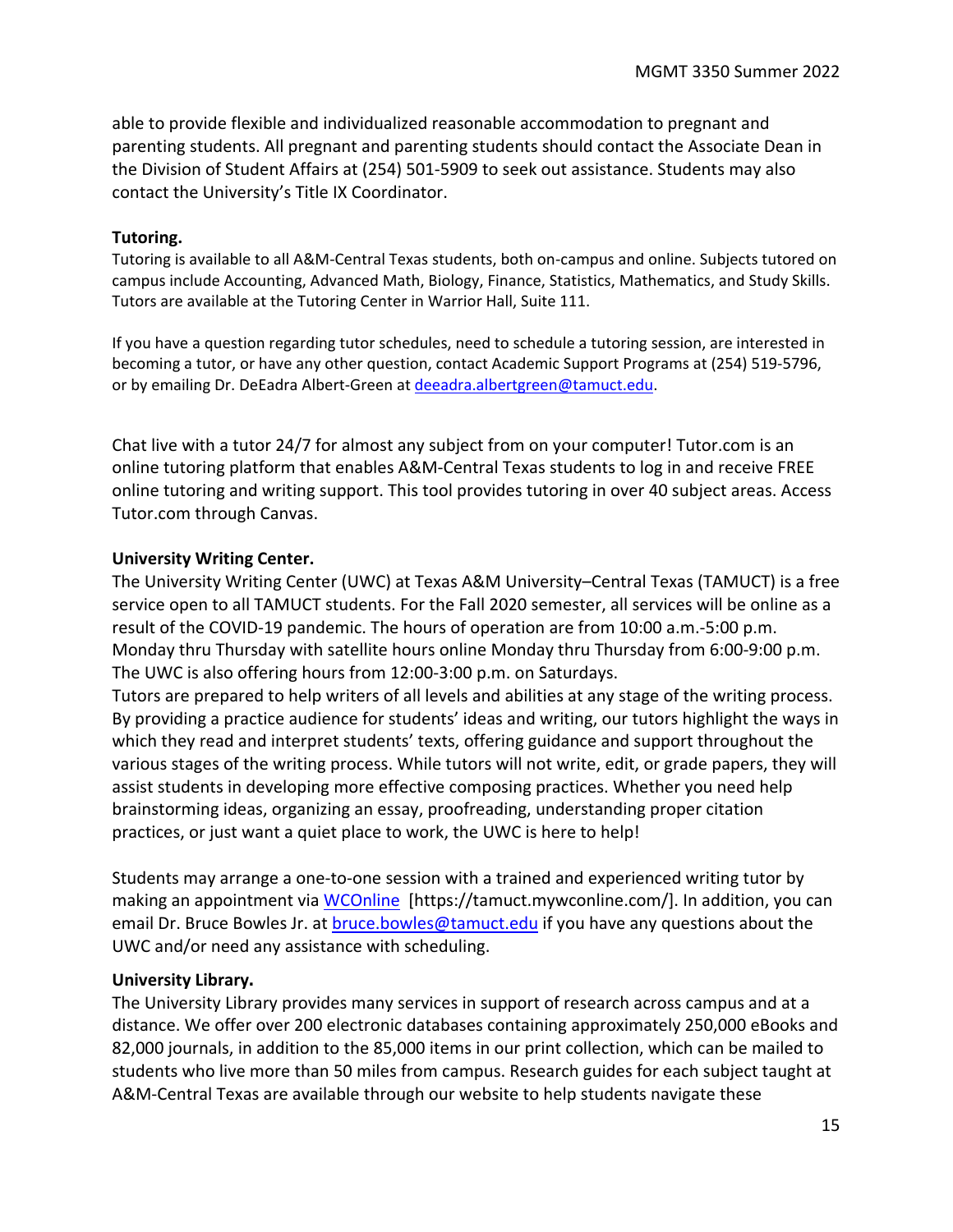resources. On campus, the library offers technology including cameras, laptops, microphones, webcams, and digital sound recorders.

Research assistance from a librarian is also available 24 hours a day through our online chat service, and at the reference desk when the library is open. Research sessions can be scheduled for more comprehensive assistance, and may take place on Skype or in-person at the library. Assistance may cover many topics, including how to find articles in peer-reviewed journals, how to cite resources, and how to piece together research for written assignments.

Our 27,000-square-foot facility on the A&M-Central Texas main campus includes student lounges, private study rooms, group work spaces, computer labs, family areas suitable for all ages, and many other features. Services such as interlibrary loan, TexShare, binding, and laminating are available. The library frequently offers workshops, tours, readings, and other events. For more information, please visit our [Library](https://tamuct.libguides.com/index)  [website](https://tamuct.libguides.com/index) [http://tamuct.libguides.com/index].

**For Fall 2020, all reference service will be conducted virtually. Please go to our [Library](https://tamuct.libguides.com/index)  [website](https://tamuct.libguides.com/index) [http://tamuct.libguides.com/index] to access our virtual reference help and our current hours.**

# **A Note about Sexual Violence at A&M-Central Texas**

Sexual violence is a serious safety, social justice, and public health issue. The university offers support for anyone struggling with these issues. University faculty are mandated reporters, so if someone discloses that they were sexually assaulted (or a victim of Domestic/Dating Violence or Stalking) while a student at TAMUCT, faculty members are required to inform the Title IX Office. If you want to discuss any of these issues confidentially, you can do so through Student Counseling (254-501-5955) located on the second floor of Warrior Hall (207L).

Sexual violence can occur on our campus because predators often feel emboldened, and victims often feel silenced or shamed. It is incumbent on ALL of us to find ways to actively create environments that tell predators we don't agree with their behaviors and tell survivors we will support them. Your actions matter. Don't be a bystander; be an agent of change. For additional information on campus policy and resources visit the [Title IX webpage](https://www.tamuct.edu/departments/compliance/titleix.php) [https://www.tamuct.edu/departments/compliance/titleix.php].

# **Behavioral Intervention**

Texas A&M University-Central Texas cares about the safety, health, and well-being of its students, faculty, staff, and community. If you are aware of individuals for whom you have a concern, please make a referral to the Behavioral Intervention Team. Referring your concern shows you care. You can complete the [referral](https://cm.maxient.com/reportingform.php?TAMUCentralTexas&layout_id=2) online

[https://cm.maxient.com/reportingform.php?TAMUCentralTexas&layout\_id=2].